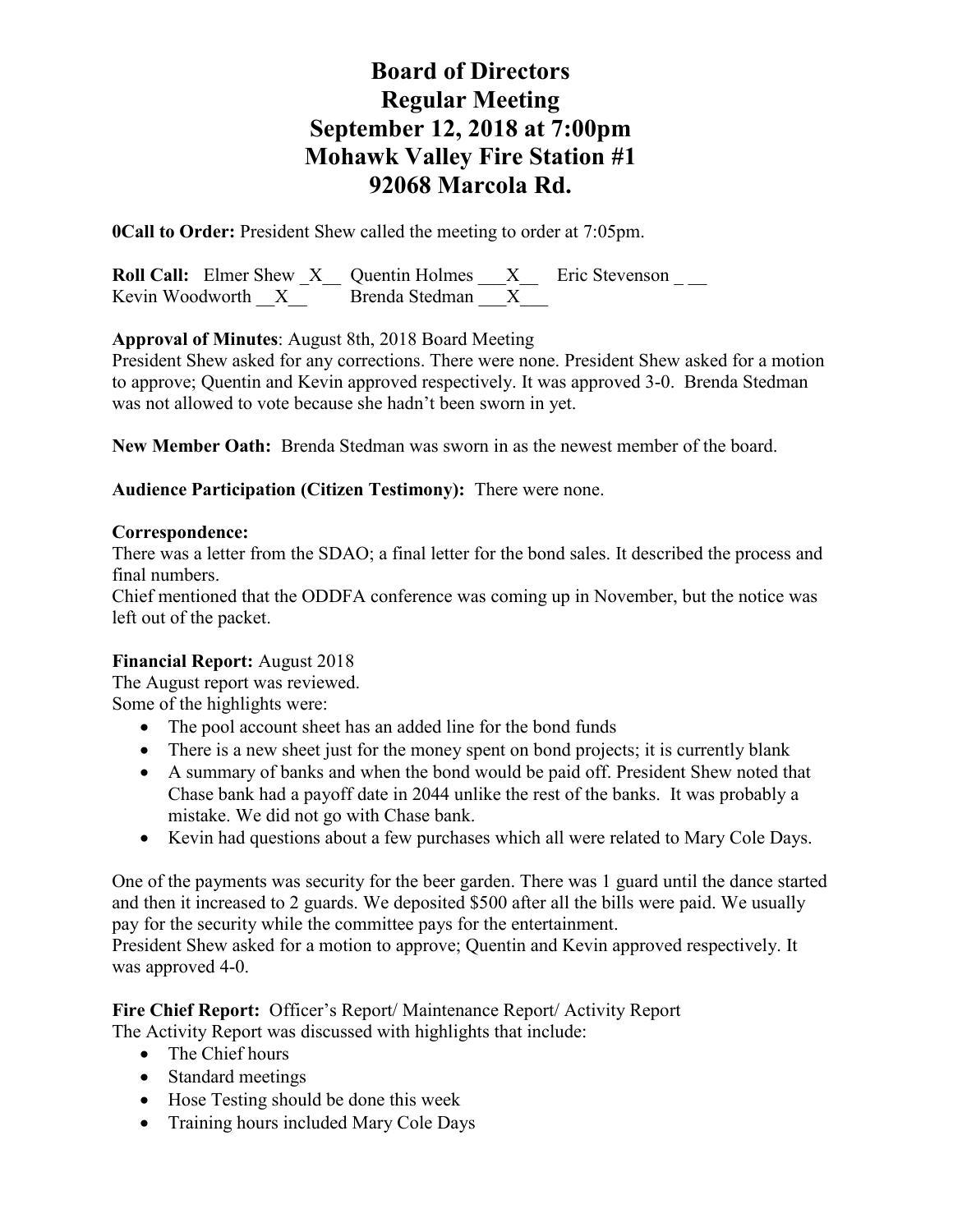# **Board of Directors Regular Meeting September 12, 2018 at 7:00pm Mohawk Valley Fire Station #1 92068 Marcola Rd.**

- Billed for 6 conflagration deployments and the money should be in soon
- Station 4 should have 3 residents living there within the month
- There has been 22 calls so far in September

Quentin noted that there is a growing trend of calls. Chief speculated there is more traffic and an increase in population in the area. President Shew asked about heat calls (dryness, bee stings). There has been an increase in allergic reactions and bee stings and kits are in the vehicles.

### **Maintenance Report**

The Maintenance report was reviewed. The highlights were:

- Annual apparatus services are done except for 2 of them
- 1441 foam system repair had a snowball effect and several things had to be repaired
- 1416 Tank repair there is a lifetime warranty and if the company does not fix it then it will get replaced
- Spent a day trying to help the ATF and Fire Marshalls look for a car that went through our area
- Caught up on summer work with four of them contributing to the projects

Chief gave an updated about the reader board project. The Lion's Club is seeking a grant to pay for it and would like to use it for their messages. This works great for digital boards because several messages can be displayed. A digital sign can cost around \$12,000. It would be wireless and can be controlled from a phone app.

### **Old Business**:

### 1. Station 2

The county now wants a well, septic approval and fire brakes approvals before allowing the change in ownership. It can all be done within 3 weeks, but the fire brakes will not be worked on until after the fire season is over. The property line is not completely straight and is 60 feet behind the station.

### 2. Mary Cole Days

Kevin discussed his thoughts on not wanting the fire department to be involved in the beer garden and finding other sponsors for it. President Shew noted we have always done the beer garden, it is a bit of a money maker and we have the insurance to cover it, but said we should have the committee come talk to the board. Brenda said if the beer garden goes away then so does the Mary Cole profit. Chief will check to see if our insurance is broken down in detail to see how much is paid toward the beer garden.

## **New Business:**

1. Bond and Project Updates